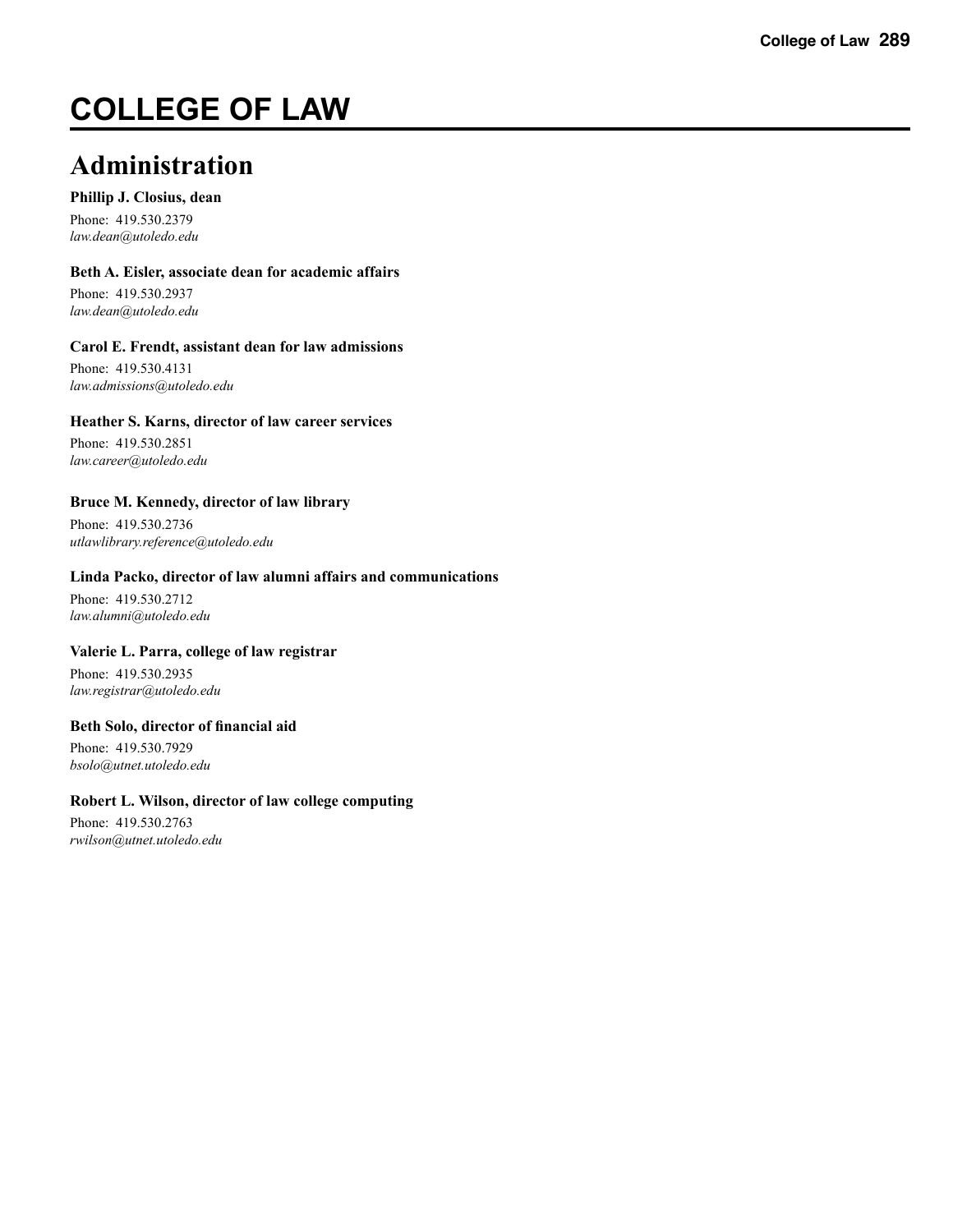# **COLLEGE OF LAW**

The College of Law is accredited by the American Bar Association and is a member of the Association of American Law Schools.

As an urban law school, the college offers both a full-time (day) and a part-time (day or evening) program, and an integrated summer session. The course of study leads to a juris doctor (J.D.) degree. Full-time students normally graduate at the end of the second semester of their third year, but through summer study may graduate as early as the end of the first semester of their third year. Part-time students normally graduate in four years, including summer study. Typically, part-time students attend classes in the evening; however, part-time students may attend classes during the day.

## **Academic Calendar**

Please refer to the University's Academic Calendar in the introductory pages of this catalog, or go to the College of Law's Web site, *www.utlaw. edu/infostudents/calendar.htm.*

## **Admission Policies and Procedures**

The College of Law admits an entering class only in the fall of each year. The college reserves the right to change at any time its entrance requirements and its rules respecting admission, continuance in the college, or graduation. The present entrance requirements are set forth below

## **Prelegal Education**

Applicants for admission as candidates for the juris doctor degree, the joint juris doctor/master of business administration, the joint juris doctor/master of public administration, the joint juris doctor/master of science in engineering, and the joint juris doctor/master of criminal justice must have received, or have completed all the requirements for, a bachelor's degree from an accredited college or university. The College of Law does not, however, require any particular prelaw curriculum. Generally, an educational background including the humanities, history, the social sciences, mathematics and language skills is important for the study of law. All students are urged in their undergraduate studies to take elective work in English composition or creative writing.

For additional information, see the current *The Official Guide to ABA-Approved Law Schools*, published each year by the Law School Admission Council in cooperation with the American Bar Association and the Association of American Law Schools. The guide includes material on the law and lawyers, prelaw preparation, applying to law schools, and the study of law, together with individualized information on most American law schools. It may be obtained at college bookstores or ordered from Law School Admission Services, Box 2000, Newtown, PA 18940-0998, phone: 215.968.1001, Web address: *www.LSAC.org*.

## **Selection of Students**

The College of Law admits students selectively. In general, the more highly qualified applicants are admitted first. In choosing among applicants who may reasonably be expected to study law successfully, the college considers factors to ensure that the entering law school class will be widely representative of society.

The college considers all factors that bear upon the ability of an applicant to study law successfully. Undergraduate grades, LSAT scores and letters of recommendation are important. The college also evaluates experience, accomplishments, graduate study, the LSAT "writing sample" and other factors relevant to the ability to study law successfully or to the college's policy of having a diverse student body.

The median LSAT for the entering class generally is in the 65th-70th percentile. The median GPA is approximately 3.4 on a 4.0 scale. Typically these medians are substantially the same for the full-time and part-time programs.

#### **Application Procedures and Requirements**

Application forms and admissions information may be obtained from the Office of Admissions, College of Law, The University of Toledo, Toledo, OH 43606-3390, phone: 419.530.4131, e-mail: *law.admissions@utoledo. edu*, Web site: *www.utlaw.edu.*

The procedure for applying to the College of Law is as follows. The prospective student will:

- 1. Complete and mail the application, with a non-refundable application fee of \$40, to the College of Law. The \$40 application fee will be waived if the application is made online at *www.utlaw.edu/admis sions/*.
- 2. Register with the Law Services for the Law School Admission Test (LSAT) and the Law School Data Assembly Service (LSDAS). Arrange to have transcripts sent to LSDAS from all colleges and universities attended. The LSAT must be taken within three years of the year the applicant proposes to enter the College of Law. The LSAT/LSDAS Registration and Information Book may be obtained from Law Services, Box 2000, Newton, PA 18940-0998, phone: 215.968.1001, Web address:  *www.LSAC.org.*
- 3. Have recommendation letters submitted to the College of Law. The College of Law strongly recommends the submission of two letters of recommendation. Preference is for letters from college professors who can attest to the applicant's ability to enter a competitive professional program. If the applicant is not a recent graduate, recommendations may be from persons familiar with his or her employment record and achievements. Although the applicant is not restricted to two letters, his or her file will be considered complete when two letters have been received.

 Letters of recommendation may be submitted directly to the College of Law; the college, however, prefers that the letters be submitted through the LSAC letter of recommendation service that serves all member schools. This service is included in the LSDAS Registration subscription. To use this service, follow the directions for submit ting letters outlined in the LSAT/LSDAS Registration and Information book.

The College of Law usually begins to make admission decisions in December of the preceding year. Applicants are encouraged to submit and complete their applications before July 1 of the year they propose to enter. Undergraduates are encouraged to apply in the fall of their senior year. Applicants filing after July 1 are encouraged to file but will usually be competing for a small number of remaining available spaces. In applying, persons are requested to indicate a preference for the full-time or the parttime program, but may also indicate a willingness to attend either.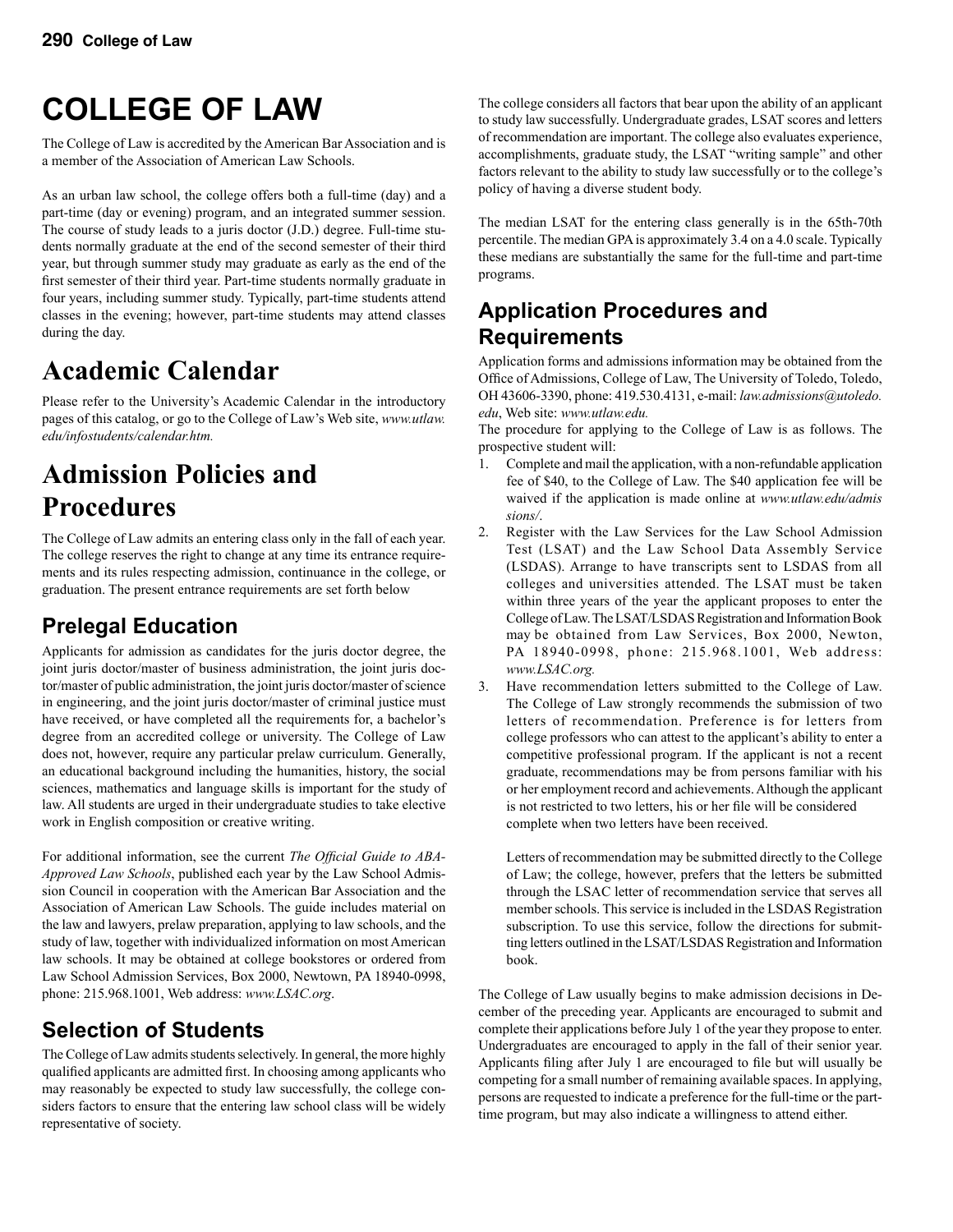#### **Acceptance Deposit**

Each applicant who is accepted for admission must pay a non-refundable deposit of \$75 in a manner and at such time as the dean of the college shall require. This fee is applied to instructional fees at fall semester registration.

### **Transfer Students**

A student in good standing at an ABA-approved law school may apply for admission to the College of Law. The amount of transfer credit recognized will be determined by the associate dean for academic affairs on an individual basis.

### **International Students**

An applicant whose prelegal work was taken in an institution located outside the United States may be admitted as a regular student after an evaluation of his or her record by an appropriate agency skilled in evaluating foreign institutions, provided that this record meets the substance of the requirements for regular students. Such an applicant will be admitted only after presenting adequate evidence to the college of his or her knowledge and usage of the English language. A person whose undergraduate work was taken outside the United States is reminded that the source of the degree may bear on eligibility to practice law in a particular state. Persons who are not American citizens are advised that the practices in various states may differ with regard to their eligibility to be examined for admission to the bar, regardless of where their undergraduate and law degrees were obtained.

#### **Special Students**

The college may admit persons whose professional activities would benefit from law study to take selected courses as special students. Credit earned by a special student is not accepted toward a degree in law. Any person wishing to be so admitted must file with the college an application for admission, a transcript of any college credit earned and a written statement explaining how the study of particular law courses would be of benefit. Special students are subject to all requirements prescribed for regular students.

#### **Members of the Bar**

Members of the bar may be admitted to the classes of the college upon an application showing evidence of their prelegal education, legal education and admission to the bar, providing they enroll without expectation of credit. If they desire credit, they must qualify in the usual manner as regular or special students.

## **Auditing of Courses**

Persons with a broad educational background who have a special need for a limited acquaintance with an area of law may be admitted to one or more classes in the college upon application with an accompanying statement of their situation and needs. Unless the applicant seeks admission as a regular or special student, status and privileges will be those of an auditor as defined by University rules and practices, and the student will receive no credit for attendance or work done pursuant to such enrollment.

## **Financial Information**

#### **Fees**

Information relating to fees and withdrawals/refunds is available in the Finance Information Brochure, published by the Office of the Bursar.

#### **Financial Aid Application Procedures and Requirements**

All applicants for federal financial aid must file a FAFSA needs analysis form. The FAFSA form may be obtained on-line at *www.fafsa.ed.gov* or from the Financial Aid Office, College of Law, The University of Toledo, Toledo, OH, 43606-3390, phone: 419.530.7929, e-mail: *bsolo@utnet. utoledo.edu*. The financial aid file will be reviewed after the student is admitted to the College of Law. The College of Law Financial Aid Office does not have a set application deadline. Submitting the FAFSA application after April may reduce the timeliness for the financial aid package/award, and the financial aid will be considered on a funds available basis.

## **Academic Standards**

The grading system and graduation requirements in effect at the time this catalog was published are set forth below. The college reserves the right to change its grading system, graduation requirements and course offerings. For up-to-date information, see the College of Law Academic Rules at *www.utlaw.edu/infostudents/academic rules.htm.*

#### **Grading System**

The grading scale of the College of Law is as follows:

| <b>Letter Grade</b> | <b>Quality Points</b> |
|---------------------|-----------------------|
| A                   |                       |
| $B+$                | 3.5                   |
| B                   | 3                     |
| $C+$                | 2.5                   |
| $\mathcal{C}$       | $\overline{2}$        |
| D+                  | 1.5                   |
| D                   | 1                     |
| F                   | 0                     |
| PR                  | 0                     |
| IW                  | 0                     |
|                     |                       |
|                     |                       |

The grade of S (Satisfactory): Credit earned; no effect on grade point average (GPA). The grade of U (Unsatisfactory): No credit; hours calculated into GPA

#### **Repeating Courses**

A student who receives a grade of  $D<sup>+</sup>$ , D or F in a required course must repeat the course.

A student may repeat a class which is not required if the student received a D+, D or F in the course. In all other cases, no student shall be permitted to repeat any course in which a grade of A, B+, B, C+ or C was received without the approval of the Academic Policy Committee of a student's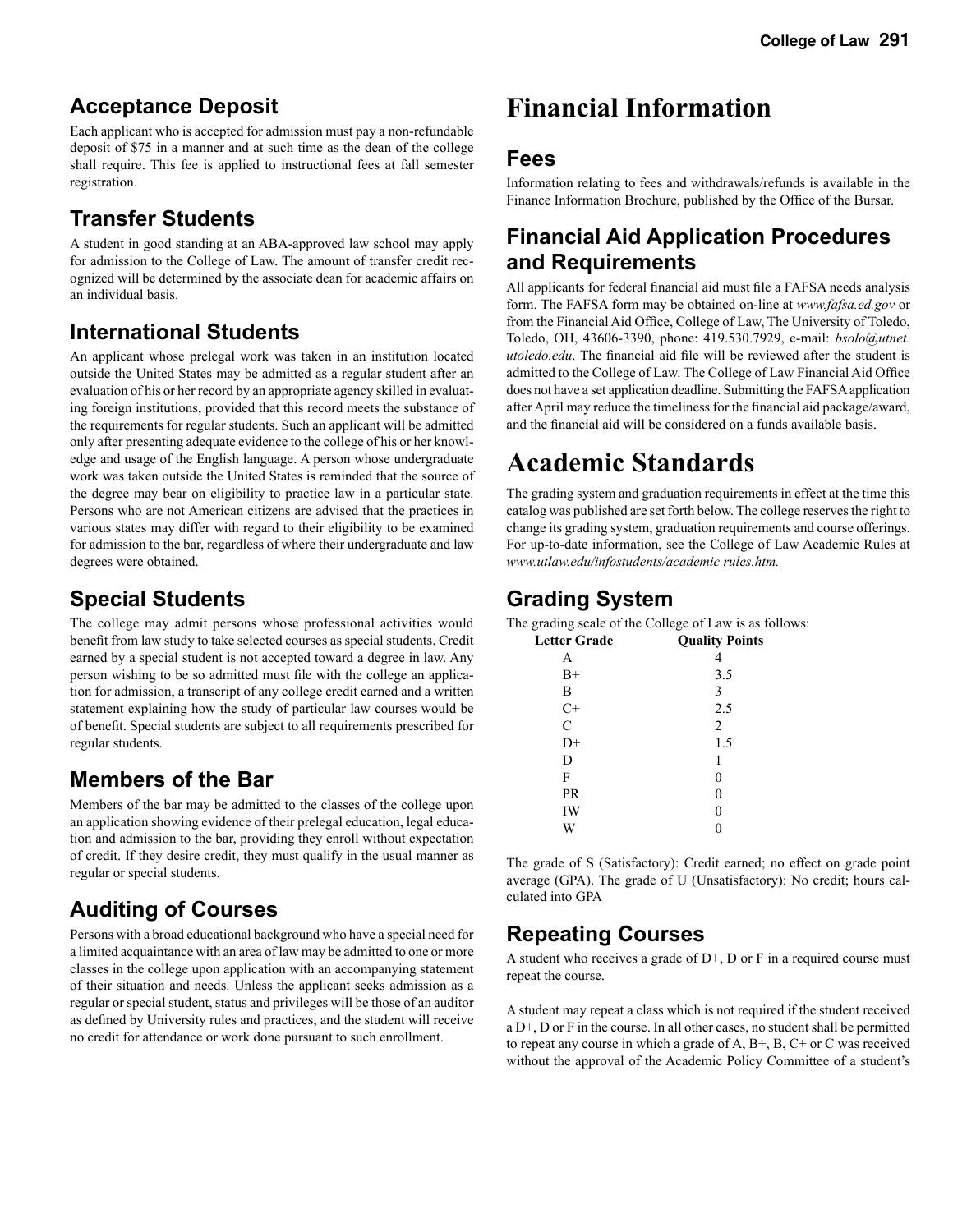written request.

In the case of repetition of a course, both the original grade earned and the grade earned on repetition shall be reported on the transcript and computed into the cumulative GPA. In the case of repetition of a course in which the original grade was D or above, no additional credit toward graduation is earned by repeating the course.

## **Eligibility to Continue**

A full-time student who has a cumulative GPA of less than 2.0 at the end of the first term is academically deficient. Any student who at the end of any academic year fails to have a cumulative 2.0 GPA for all law work attempted is dismissed from the college.

A part-time student who has a cumulative GPA of less than 2.0 at the end of any term before the completion of the second year of the part-time program is academically deficient. Any such student who, at the end of the second year of the part-time program or at the end of any academic year thereafter, has a cumulative GPA of less than 2.0 for all law work undertaken is dismissed from the college.

Any student who transfers from the part-time program to the full-time program or vice versa shall be reviewed during the summer session immediately following such transfer and once each year thereafter during the summer session. A student who is academically deficient at the time of any of these reviews is dismissed from the college.

Any student, full-time or part-time, who has been dismissed from the college for failure to meet the academic standards but who has been readmitted upon petition to the Academic Policy Committee, is readmitted on a probationary basis.

### **Graduation Requirements**

#### **Eligibility for Degree**

To be eligible for a juris doctor degree, a student must have: (1) received course credit for 89 semester hours or their equivalent; (2) satisfactorily completed all required courses with a grade of C or better; (3) achieved a cumulative GPA of 2.0 or better on all course work attempted; and (4) satisfied the residence requirements listed below.

### **Residence Requirements**

A student in the full-time program must satisfy all of the requirements for the degree within a period of five consecutive calendar years; a student in the part-time program must satisfy all of these requirements within six consecutive calendar years.

A student in the full-time program must spend at least six semesters, or the equivalent thereof, in the study of law as a resident student. A student in the part-time program must spend at least eight semesters, or the equivalent thereof, in the study of law as a resident student.

A student in the full-time program earns one semester of resident study credit for each semester in which he or she is enrolled in at least ten hours and passes at least nine hours of work. A student in the part-time program earns one semester of resident study credit for each semester in which he or she is enrolled and passes at least eight hours of work.

A student passing less than the specified minimum credit hours receives

only proportionate resident credit.

### **Juris Doctor Degree**

The juris doctor (J.D.) will be conferred on each student who meets the graduation requirements set forth above.

In recognition of superior scholarship, a juris doctor degree may be granted with special honors as follows:

|           | <i>Summa cum laude</i> Cumulative GPA of at least 3.9 |
|-----------|-------------------------------------------------------|
|           | Magna cum laude Cumulative GPA of at least 3.6        |
| Cum laude | Cumulative GPA of at least 3.3                        |

#### **Admission to the Bar**

A degree from The University of Toledo College of Law meets the legal education requirements of every state in the United States. Before enrolling in law school, however, the student should determine whether the state in which he or she intends to practice has special requirements for admission to the bar concerning prelegal training, domicile, filing notice of intent to practice before entering law school, certification of character and fitness, appointment of a preceptor, law school curriculum, etc. Students are responsible for ascertaining and meeting these requirements.

#### **Registration with the Supreme Court of Ohio and the Ohio Bar**

Students who intend to practice in Ohio should file a fully executed "Application to Register as a Candidate for Admission to the Practice of Law" with the Supreme Court of Ohio by November 15 of their second year. This questionnaire must be filed together with a non-refundable registration fee of \$60 to the Supreme Court of Ohio and a non-refundable fee of \$150 to the National Conference of Bar Examiners. Additional fees of \$150 and \$50 will be required if the registration is not filed by November 15 of their second year. Fees are subject to change.

A separate application must be filed with the Supreme Court of Ohio to sit for the Ohio bar examination. Application deadlines are November 1 for the February bar exam and April 1 for the July bar exam. There is a nonrefundable fee of \$225 required with the application and a non-refundable fee of \$20 for the Multistate Performance Test. These fees are subject to change. Registration and application forms are available on-line at *www. sconet.state.oh.us/admissions/.*

### **Degree Requirements**

#### **Course Load**

The normal course load is regulated by the Academic Rules of the college relating to maximum and minimum course loads. A student in the full-time program cannot take more than 16 or less than 10 hours in any semester without special permission. A student in the part-time program cannot take more than 10 or less than 8 hours in any semester without special permission. There is a maximum but no minimum course load requirement for students in either program during the summer term.

The College of Law permits its students in the full-time program to ac-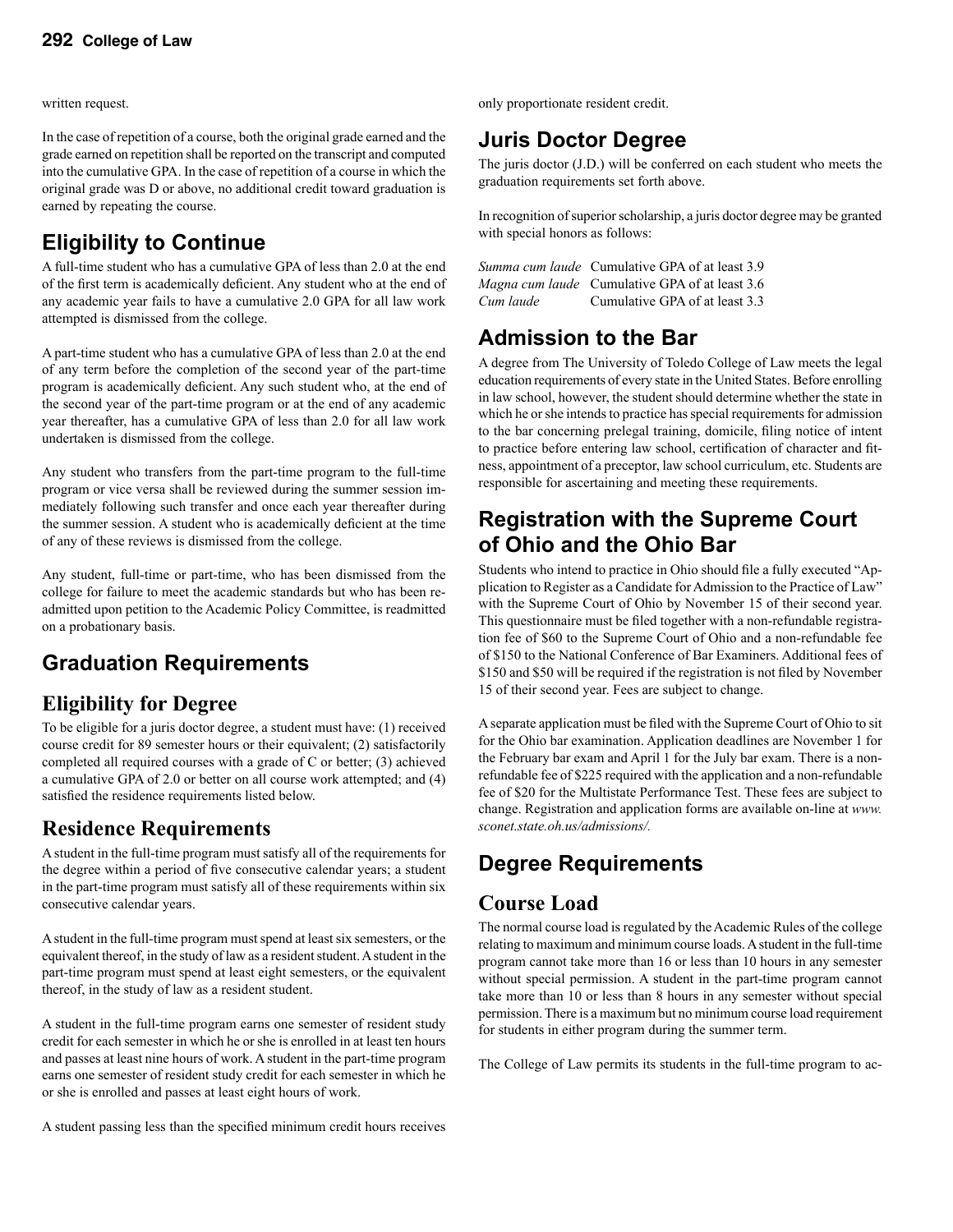celerate their work and to graduate in two and one-half years. In order to accelerate, a student in the full-time program must attend two summer terms, in which he or she completes successfully at least 6 hours. A student in the part-time program may graduate in four years including at least two summer terms.

#### **Full-Time Students**

All full-time students must take the basic required courses in the following sequence in the Day Division:

#### **FIRST YEAR**

| <b>Fall Semester</b>                         | <b>Spring Semester</b>        |  |
|----------------------------------------------|-------------------------------|--|
| Civ Pro-Jurisdiction 3                       | Civ Pro-Pleading & Practice 3 |  |
| Contracts $1$ 3                              |                               |  |
| Property I $\dots\dots\dots\dots\dots\dots3$ |                               |  |
|                                              |                               |  |
| Legal Research, Writing                      |                               |  |
| & Appellate Advocacy I3                      | Legal Research Writing        |  |
|                                              |                               |  |

#### **Part-Time Students**

All part-time students will complete the basic required courses by the end of the second semester of their second year.

In addition to the courses listed above, a student must successfully complete Constitutional Law II, Evidence, Legal Ethics and Professional Responsibility, and must satisfy the upper level writing requirement.

#### **Standard Program Courses**

Although not required for graduation, the College of Law has designed a standard program of upper-level courses to give students basic course material coverage. A student should be aware that most of the essential standard program courses cover subjects that tend to be tested on the Ohio and other state bar examinations. In the past, students who have avoided essential standard program courses have had more difficulty passing the Ohio and Michigan bar exams. If a student intends to take the bar in another jurisdiction, he or she should determine what subjects are covered on that bar and take those courses.

A. **Essential Standard Program** Courses (tested on Ohio and most other bar exams)

| LAWG                                                         | 9010 | <b>Business Associations</b>      |  |  |
|--------------------------------------------------------------|------|-----------------------------------|--|--|
| <b>LAWG</b>                                                  | 9110 | Commercial Paper                  |  |  |
| LAWG                                                         | 9210 | Criminal Procedure-Investigations |  |  |
| LAWG                                                         | 9610 | <b>Secured Transactions</b>       |  |  |
| LAWG                                                         | 9710 | Trusts & Estates                  |  |  |
| R Recommended Standard Program Courses (pecessary for the pr |      |                                   |  |  |

B. **Recommended Standard Program Courses** (necessary for the practice of law)

| LAWG                                                                                                                                                                                                                                                    | 9030 | Administrative Law |  |  |
|---------------------------------------------------------------------------------------------------------------------------------------------------------------------------------------------------------------------------------------------------------|------|--------------------|--|--|
| LAWG                                                                                                                                                                                                                                                    | 9500 | Federal Income Tax |  |  |
| $2.4 \t 11.02 \t 12.01 \t 111.101 \t 12.011 \t 13.011 \t 14.011 \t 15.011 \t 16.011 \t 17.011 \t 18.011 \t 19.011 \t 19.011 \t 10.011 \t 11.011 \t 12.011 \t 13.011 \t 14.011 \t 15.011 \t 16.011 \t 17.011 \t 18.011 \t 19.011 \t 19.011 \t 19.011 \t$ |      |                    |  |  |

2-4 credits of Practice Skills and Clinic courses

### **Advanced Courses**

Advanced courses are offered to second- and third-year full-time students and to part-time advanced students. Each year several new or experimental courses are offered. The College of Law's course descriptions can be found at *www.utlaw.edu/curriculum/crsdescriptions.htm.* 

## **Joint Dual Degree (Juris Doctor and Master's) Programs and College of Law Credit for Courses in Graduate Degree Programs**

#### **Joint Dual Degree Programs**

The University sponsors four joint dual degree programs, in which students may earn a juris doctor degree from the College of Law and a specialized master's degree from another college, on a joint basis.

The four joint dual degree programs offered by the College of Law in partnership with other colleges are as follows:

- With the College of Business Administration, the joint juris doctor/ master of business administration. The program is intended for students with an undergraduate degree in business administration, or its equivalent earned through the completion of up to ten prerequisites.
- \* With the College of Arts and Sciences department of political science and public administration, the joint juris doctor/master of public administration. The program is designed for persons who wish to earn a juris doctor and desire to be effective in administrative and regulatory positions in public and in private, non-profit organizations.
- \* With the College of Engineering, the joint juris doctor/master of science in engineering. The program is designed to provide a student who wishes to pursue a specialized legal practice, such as patent law, with technical, science-based knowledge and skills to complement his or her legal education.
- With the College of Health and Human Services department of criminal justice, the joint juris doctor/master of arts in criminal justice. The program is designed for those who may wish to practice law in the criminal justice system, or otherwise to be employed as administrators within the system, or who may wish to teach criminal justice in a post-secondary institution.

Each joint dual degree program, upon completion, results in the granting of two degrees, a juris doctor (law) degree, and a master's degree in the specialized area.

In each program, a duly-enrolled joint dual degree student may apply up to 12 credit hours earned in approved courses in the College of Law toward the master's degree, as well as toward the juris doctor degree. In addition, the student may apply up to 12 credit hours earned in approved courses in the master's program, with a grade of B or better, toward the juris doctor degree, as well as toward the master's degree. In this way, most students enrolled in a joint dual degree program can complete requirements for both degrees in one semester's additional course work beyond the three full-time academic years (a total of 89 credit hours) to complete the requirements for the juris doctor degree alone.

In general, each college is responsible for administering its own degree programs. To enroll in a joint dual degree program, a student must apply separately for admission to the College of Law and to the college offering the master's program. All of the joint dual degree programs require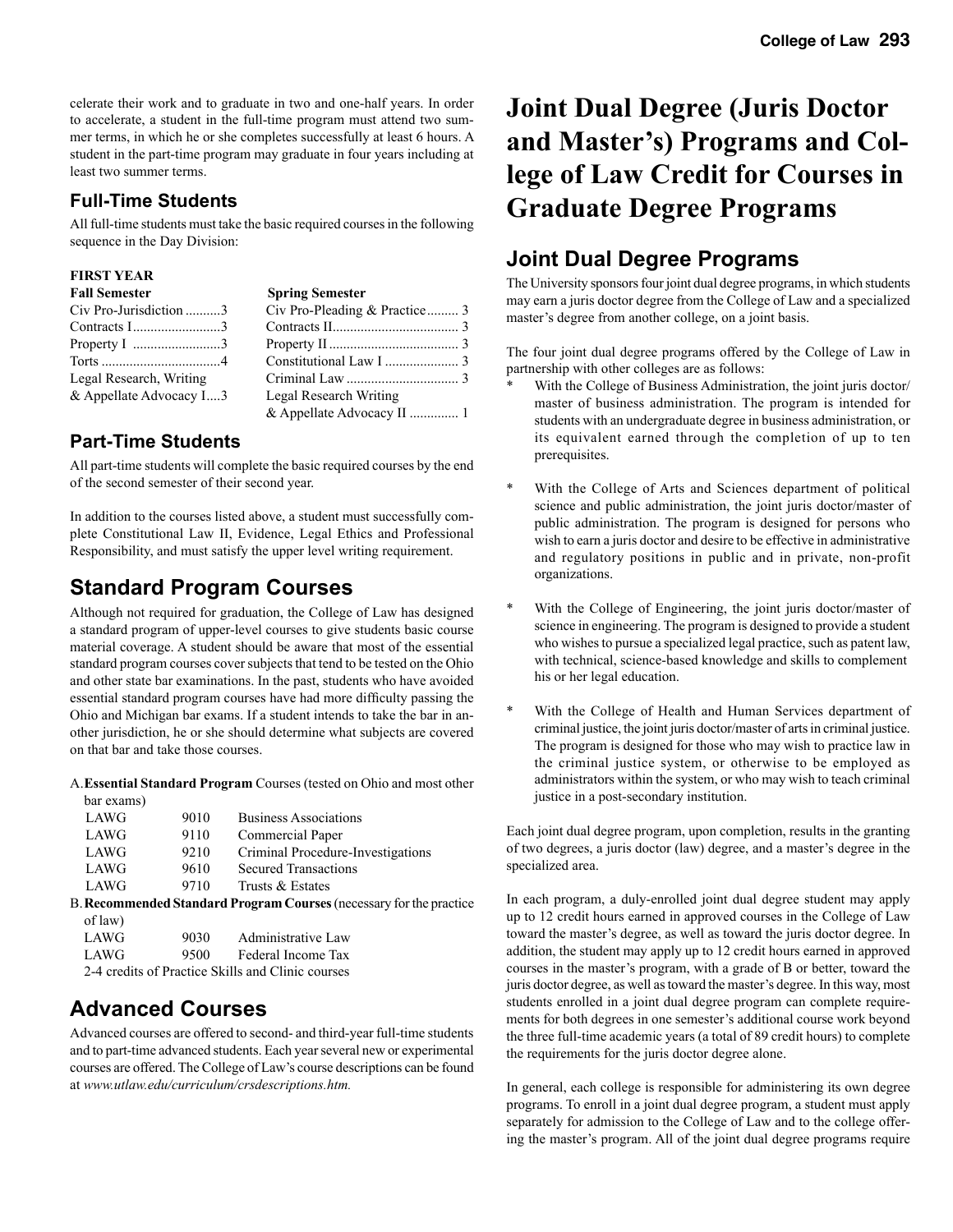both admission to the College of Law and successful completion of all the basic required law school courses (normally, the academic year for full-time students, and the first two academic years for part-time students) before enrollment in the master's program as a part of a joint dual degree program. (No credit will be granted by the College of Law toward a juris doctor degree for courses taken before enrollment in the College of Law, except for transfer credit for courses taken in another accredited law school.) A student may apply for admission to the college offering the master's program after the student has enrolled in the College of Law. In addition to being admitted to the graduate program offering the master's degree, the student must also apply for and be admitted to the joint dual degree program as such.

### **College of Law Credit for Courses in Graduate Degree Programs**

Upon application of a College of Law student who has successfully completed the basic required courses in the college and who has formally enrolled in a graduate degree program not a part of a joint dual degree program, the College of Law, at its discretion, may grant up to 12 credit hours toward the juris doctor degree from College of Law-approved graduate courses in which the student has earned a grade of B or better. The College of Law will not grant credit toward the juris doctor degree for any course taken before enrollment in the College of Law or for any course not approved for College of Law credit in advance of the student's enrollment, except for transfer credits from another accredited law school.

Whether the other college, in which the student is enrolled in a graduate degree program, will grant the student credit toward its degree for any courses completed by the student in the College of Law, is within the discretion of the other college.

## **Clinical Programs**

The College of Law offers a rich array of clinical opportunities for fulland part-time upper level students. The clinical programs place students in supervised settings to explore what it is like to be a practicing lawyer.

Each clinic provides individualized and small group instruction in legal institutions and the lawyering process, as well as practical, hands-on, real life experience in a carefully selected legal environment. The object of the clinical programs is to create a rigorous and dynamic educational experience where students "learn by doing."

## **Public Service Externship Clinic**

The goals of the Public Service Externship Clinic are to (1) develop students' abilities to learn from their experiences; (2) educate students about professional responsibilities, and in particular their obligation to perform public service work as members of the legal profession; (3) help students develop practical lawyering skills by structured supervision in real world situations and thereby teach students to integrate the theory of law with the practice of law; and (4) help students become aware of meaningful career and pro bono opportunities, particularly in public service and governmental settings. In addition to a mandatory classroom component, there is a field placement component in which students are assigned to various public service legal placements, including state and federal judges, the United States Attorney's Office, the local office of the Ohio Attorney General, Counsel for Toledo City Council, legal services offices, the public defender and other public service attorneys and legal programs. Out-of-town placements are available during the summer term.

Students receive credit for the course. Although compensation is not allowed, reimbursement for expenses is permitted. The course is graded on a pass-fail basis. Students receive one hour of credit for every 56 hours of fieldwork per term. There is a maximum of four credit hours allowed in the fall and spring terms and a maximum of six in the summer term.

## **College of Law Legal Clinic**

The College of Law Legal Clinic is a one-semester, two- to five-credit hour course in which student interns provide direct legal representation, primarily under the supervision of clinical faculty, usually to clients within the community who cannot afford to hire private legal counsel. The legal clinic combines a structured classroom curriculum with individualized instruction and collaborative learning opportunities to prepare interns to competently represent their clients, grapple with complex ethical issues, critically examine the law and the legal profession, and advance the social justice mission of the law school.

Current practice opportunities in the legal clinic include civil rights, housing, immigration and asylum, family law, social security disability, real estate, contracts, tort defense, elder law, nonprofit community work and sexual orientation law.

Student interns are responsible for all aspects of their clients' cases, including interviewing, counseling, research, discovery, negotiation, pleading and motion practice, alternative dispute resolution, court appearances, trial preparation and practice, and appeals.

### **Dispute Resolution Clinic**

The College of Law Dispute Resolution Clinic is a one-semester, two- to four-credit hour course open to all second- and third-year law students. The clinic provides students with the unique opportunity to learn mediation skills and apply these skills while mediating actual cases in various courts throughout northwest Ohio.

Students in the clinic are educated in both theory and practical skills through coursework and exposure to a variety of guest speakers in the field of alternative dispute resolution. The classroom component focuses on listening and communication skills, negotiation techniques and client representation in various dispute resolution processes. This clinical program is designed to teach practical skills and give students an opportunity to interact in the legal community in a new and emerging area of the law.

In order to serve as mediators, students are required to participate in a twoday basic mediation training, which is offered the week prior to the start of each semester. This 16-hour course meets the basic training requirements set forth by the Supreme Court of Ohio for mediators.

## **Prosecutor Clinic**

The Prosecutor Clinic offers students opportunities to prosecute criminal cases in Ohio and Michigan courts. The clinic introduces students through actual practical experiences to the skills and values of prosecution. The prosecutor is "the representative not of an ordinary party to a controversy, but of a sovereignty whose obligation to govern impartially is as compelling as its obligation to govern at all; and whose interest, therefore, in a criminal prosecution is not that it shall win a case, but that justice shall be done." Berger v. U.S., 295 U.S. 78, 88 (1935). Local prosecutors and faculty provide students instruction and feedback in interviewing victims and witnesses, negotiating pleas, and preparing and conducting trials.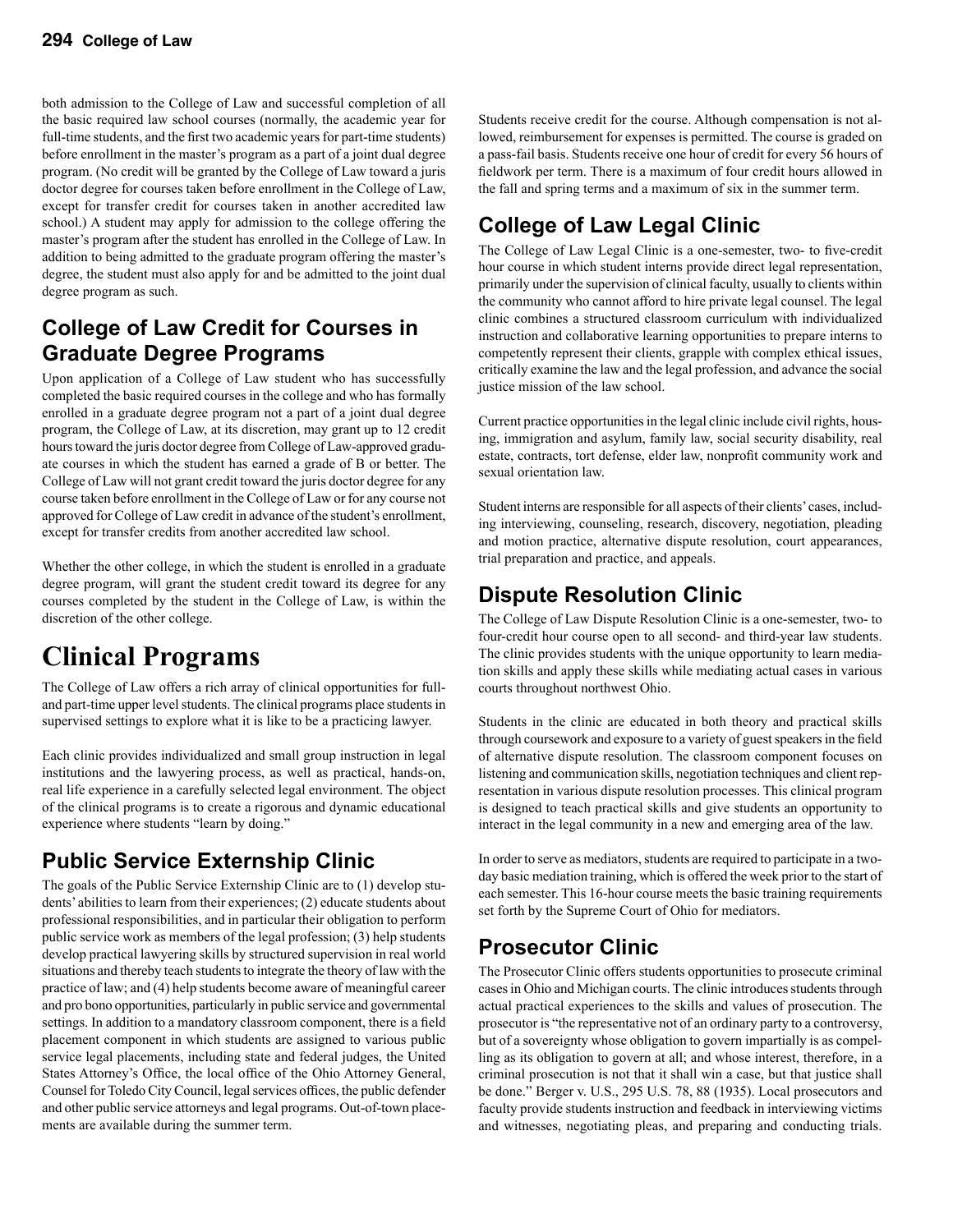Students may enroll for either six credit hours or four credit hours. In the six credit hour offering, students spend two days per week in fieldwork. In the four credit hour offering, students spend a day and a half in fieldwork. Students attend one class per week, which features lectures, simulations and discussion on prosecutorial skills and values.

Placements are available in prosecutor offices in Bowling Green, Lucas County (Juvenile Division and Criminal Division), Maumee, Napoleon, Oregon, Port Clinton, Sandusky, Sylvania, Toledo, Wood County (Juvenile Division), Lenawee County (Adrian), Michigan, Wayne County (Detroit), Michigan, Monroe County (Monroe), Michigan and Washtenaw County (Ann Arbor), Michigan. The Office of United States Attorney for the Northern District of Ohio also participates from time to time.

Completion of the course in Evidence is a prerequisite for enrollment. Students interested in Ohio placements must apply for Legal Intern certification from the Supreme Court of Ohio under Rule II of the Supreme Court of Ohio Rules for the Government of the Bar. Students should see the registrar of the College of Law for application forms. To be eligible for Legal Intern certification, a student must have completed two-thirds of the credit hour requirements (59 credit hours) for graduation and must pay a \$25 fee to the Supreme Court of Ohio. Students interested in Michigan placements need only have completed the first year of law school and have completed the course in Evidence.

#### **Domestic Violence Clinic**

The Domestic Violence Clinic is a one semester, four credit hour course in which students assist in the real-life prosecution of domestic violence cases in the Toledo Municipal Court. Students work under the supervision of a dedicated domestic violence prosecutor and perform all of the traditional functions of a city prosecutor, including interviewing victims of domestic violence, gathering physical evidence of crimes, working with court advocates and law enforcement officers, making charging decisions, negotiating pleas and taking appropriate cases to trial. Readings, classroom lectures, simulations and videos complement live criminal practice work. Students are required to spend 10 hours per week in the city prosecutor's office, in addition to a two hour classroom session each week.

In order for students to appear in court on behalf of the city, they must have completed 59 semester hours and obtained a Legal Intern certificate. Students who have not completed 59 semester hours or obtained a legal intern certificate may enroll in the Domestic Violence Clinic with the instructor's permission.

## **Inns of Court**

The Professionalism Committee of the Toledo Bar Association, in affiliation with the College of Law, is chartered as an American Inns of Court chapter.

The Inn concept is modeled after the English apprenticeship system of barristers and students. Judges, trial lawyers, law professors and law students meet to share experiences, offer lectures and educate each other on professionalism, ethical awareness and advocacy. New student members are inducted each year from nominations within the chapter and the College of Law.

## **Institutes**

An important function of many law schools is the conduct of centers for research and study. Their activities benefit the legal profession and

the community at large as well and also provide unique opportunities to students.

### **The Legal Institute of the Great Lakes**

The Legal Institute of the Great Lakes is a research and education center affiliated with the College of Law. It supports research, special studies, conferences and publications on legal issues of particular importance to the Great Lakes region of the United States and Canada.

The Institute provides numerous opportunities for involvement of students at the College of Law. With student assistance, the Institute publishes Lake-Links, a regionally distributed newsletter, as well as a multi-disciplinary, peer-reviewed journal, The Toledo Journal of Great Lakes' Law, Science and Policy. Law students may enroll in courses taught by Institute faculty, serve as Research Fellows and assist in the production of the journal. In pursuing these activities, College of Law faculty and students work with practicing attorneys, government officials, other academics, business representatives and individuals associated with non-profit institutions, including the Great Lakes Commission and the Ohio Lake Erie Commission.

#### **Cybersecurities Law Institute**

The Cybersecurities Law Institute focuses on the impact of Internet technology on securities and investment law. The Institute sponsors conferences, research, lectures, symposia and the development of courses and on-line resources. It also acts as a resource for the news media on developments in cybersecurities law and developments in combating online securities fraud. The Institute's Web site may be found at law. *utoledo.edu/cybersecurities.*

The Heuerman Fund for the Study of Investment Law and Regulation funded the Institute to create the Financial Regulators Gateway. This is the most complete Web site in existence furnishing information about securities, banking and insurance regulators, and providing access to financial laws and regulations in the United States, each state and over 200 foreign jurisdictions. The Web site, part of the law school's extensive Web presence, may be accessed at *law.utoledo.edu/financialregulators/.*

In recent years, the College of Law has responded to technological developments in society by increasing its course offerings and research in relevant areas. The Cybersecurities Law Institute positions the college as one of the national leaders in scholarship and teaching on legal issues posed by the growing dominance of the Internet in the area of corporate and securities law.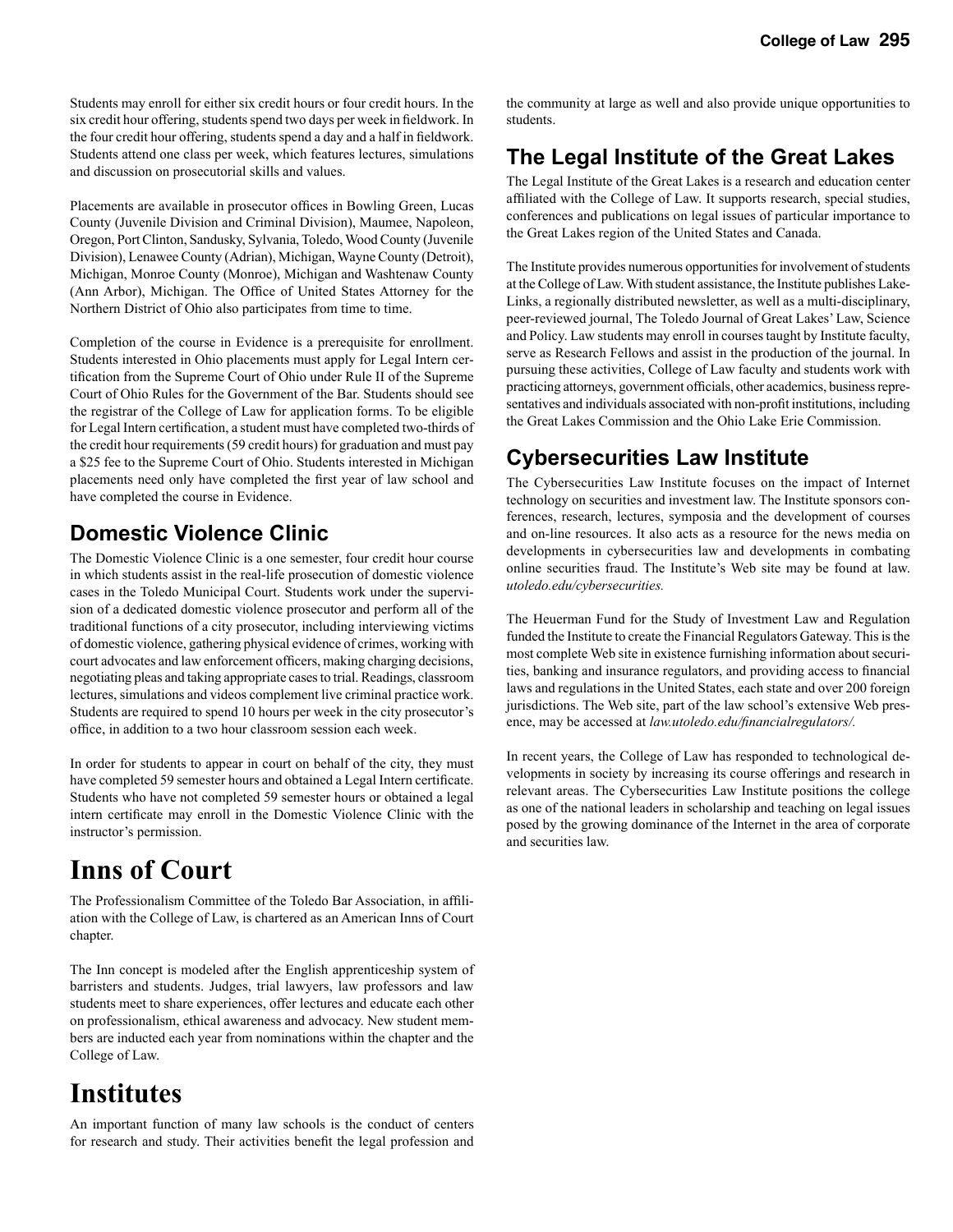## **College of Law Faculty**

**Terrell A. Allen**, 2000, instructor, legal research and writing B.A., B.S.W., University of Mississippi; M.S.W., Washington University, St. Louis; J.D., University of Michigan

**Roger W. Andersen**, 1979, professor B.A., Knox College; J.D., University of Iowa; LL.M., University of Illinois

**John A. Barrett,** 1995, associate professor B.A., Amherst College; J.D., Harvard University

**Courtney Cahill**, 2003, assistant professor B.A., Barnard College, Columbia University; Ph.D., Princeton University; J.D., Yale Law School

**Bruce A. Campbell,** 1979, professor B.A., DePauw University; Ph.D., Michigan State University; J.D., University of Michigan

**Douglas K. Chapman**, 1980, professor B.S., The Ohio State University; J.D., Ohio Northern University

**Phillip J. Closius**, 1979, professor and dean B.A., University of Notre Dame; J.D., Columbia University

**Benjamin G. Davis**, 2003, associate professor B.A., Harvard College; J.D. - M.B.A., Harvard Law School - Harvard Business School

**Gabrielle Davis,** 1996, instructor, clinical legal education B.A., Siena Heights College; J.D., The University of Toledo

**Beth A. Eisler,** 1987, professor and associate dean A.B., J.D., George Washington University

**Maara Fink**, 1999, instructor, clinical legal education B.A., Clark University; J.D., The University of Toledo

**Howard M. Friedman**, 1970, Distinguished University Professor B.A., The Ohio State University; J.D., Harvard University; LL.M., Georgetown University

**Llewellyn J. Gibbons**, 1998, associate professor B.A., State University of New York - New Paltz; J.D., Northeastern University; LL.M. [LE], Temple University; LL.M. [I.P.], Franklin Pierce

**Susan E. Gilmore**, 1994, instructor, legal research and writing B.B.A., M.B.A., J.D., The University of Toledo

**David A. Harris**, 1990, Balk Professor of Law and Values B.A., Northwestern University; J.D., Yale University; M.L. (Trial Advocacy), Georgetown University

**Robert J. Hopperton**, 1978, professor B.A., Baldwin-Wallace College; M.A., The University of Toledo; J.D., The Ohio State University

**Bruce M. Kennedy**, 1993, associate professor and director, LaValley Law Library A.B., University of Michigan; J.D., University of Minnesota; A.M.L.S., University of Michigan

**Robin M. Kennedy**, 1973, associate professor A.B., University of Notre Dame; J.D., Case Western Reserve University

**James M. Klein**, 1971, professor A.B., University of Michigan; J.D., Case Western Reserve University

**Susan R. Martyn**, 1980, Stoepler Professor of Law and Values B.A., St. Olaf College; J.D., Marquette University

**Frank S. Merritt**, 1977, professor B.A., Hiram College; J.D., Case Western Reserve University

**Deborah M. Mostaghe**l, 1992, senior instructor, legal research and writing B.A., University of California - Berkeley; M.A., Shiraz University; J.D., University of Utah

**Lee A. Pizzimenti**, 1985, professor B.G.S., University of Michigan; J.D., Wayne State University

**Marilyn F. Preston**, 1995, instructor, legal research and writing B.A., Emory University; J.D., Hastings College of Law - San Francisco

**Geoffrey C. Rapp**, 2004, assistant professor A.B., Harvard College; J.D., Yale Law School

**William M. Richman**, 1976, Distinguished University Professor B.A., University of Pennsylvania; J.D., University of Maryland

**Maureen Ryan**, 2002, associate professor B.S., Utah State University; J.D., University of Utah College of Law

**Robert S. Salem**, 1994, instructor, clinical legal education B.A., J.D., The University of Toledo

**Shannon Rose Selden**, 2004, assistant professor B.A., Amherst College; J.D., Yale Law School

**Joseph E. Slater**, 1999, associate professor B.A., Oberlin College; J.D., University of Michigan; Ph.D., Georgetown University

**Mark Squillace,** 2002, professor B.S., Michigan State University; J.D., University of Utah College of Law

**Daniel J. Steinbock**, 1985, Anderson Professor of Law and Values B.A., J.D., Yale University

**James E. Tierney**, 1988, professor B.A., Rutgers University; J.D., LL.M., New York University

**Rebecca E. Zietlow,** 1995, Fornoff Professor of Law and Values B.A., Barnard College of Columbia University; J.D., Yale Law School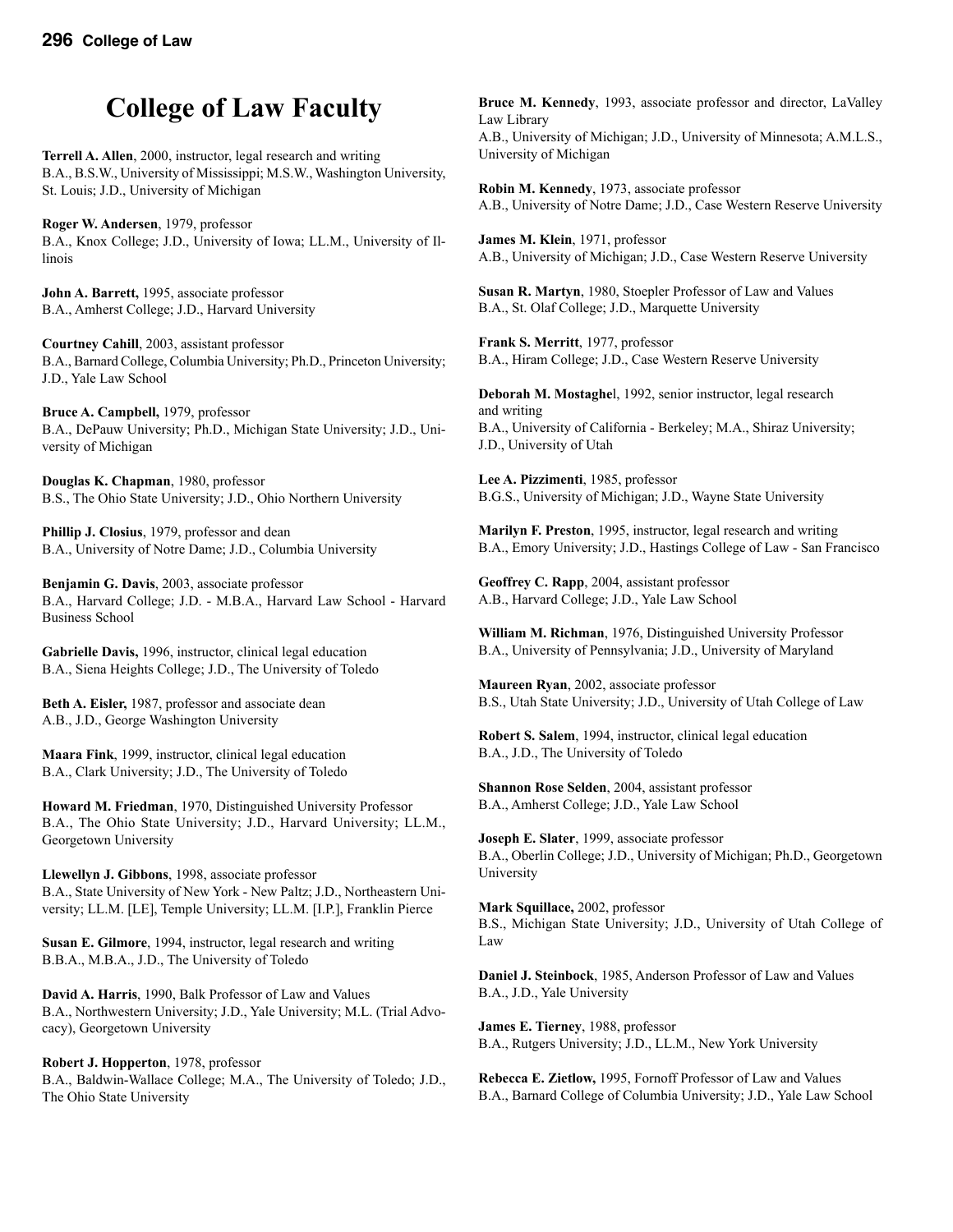#### **EMERITUS AND SUPERANNUATE FACULTY**

**Rhoda L. Berkowitz**, 1974, professor emerita A.B., Mount Holyoke College; LL.B., Yale University

**Henry J. Bourguignon**, 1974, Distinguished University Professor Emeritus A.B., M.A., Loyola University; Ph.D., J.D., University of Michigan

**Richard W. Edwards Jr.**, 1970, professor emeritus B.A., J.D., Cornell University

**Michael G. Kadens,** 1976, professor emeritus A.B., University of Michigan; J.D., Stanford University

**Gerald P. Moran,** 1974, professor emeritus B.S., University of Scranton; J.D., Catholic University of America; LL.M., George Washington University

**Anthony A. Morano,** 1964, professor emeritus B.A., Amherst College; LL.B., Fordham University

**Albert T. Quick**, 1995, professor and dean emeritus B.A., University of Arizona; M.A., Central Michigan University; J.D., Wayne State University; LL.M., Tulane University

**Ronald D. Raitt,** 1966, professor emeritus B.S., J.D., University of Nebraska

#### **ASSOCIATED FACULTY**

Robert B. Kirtland, adjunct professor A.B., University of Western Ontario; A.M., Ph.D., University of Michigan